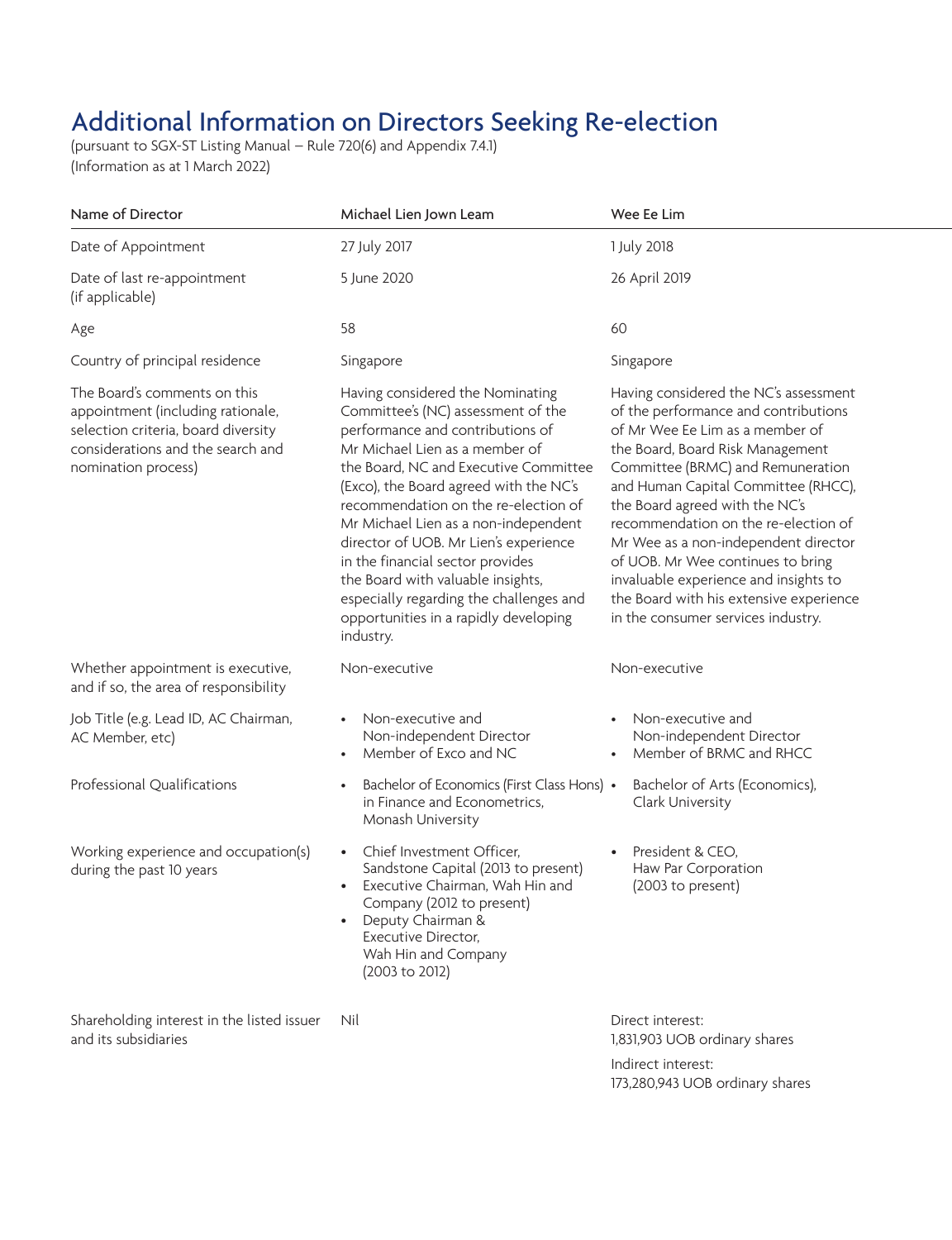| Tracey Woon Kim Hong                                                                                                                                                                                                                                                                                                                                                                                                                                               | Dinh Ba Thanh                                                                                                                                                                                                                                                                                                                                                                                                                                                      | Teo Lay Lim                                                                                                                                                                                                                                                                                                                                                                                                                                      |
|--------------------------------------------------------------------------------------------------------------------------------------------------------------------------------------------------------------------------------------------------------------------------------------------------------------------------------------------------------------------------------------------------------------------------------------------------------------------|--------------------------------------------------------------------------------------------------------------------------------------------------------------------------------------------------------------------------------------------------------------------------------------------------------------------------------------------------------------------------------------------------------------------------------------------------------------------|--------------------------------------------------------------------------------------------------------------------------------------------------------------------------------------------------------------------------------------------------------------------------------------------------------------------------------------------------------------------------------------------------------------------------------------------------|
| 1 September 2021                                                                                                                                                                                                                                                                                                                                                                                                                                                   | 1 December 2021                                                                                                                                                                                                                                                                                                                                                                                                                                                    | 1 January 2022                                                                                                                                                                                                                                                                                                                                                                                                                                   |
|                                                                                                                                                                                                                                                                                                                                                                                                                                                                    |                                                                                                                                                                                                                                                                                                                                                                                                                                                                    |                                                                                                                                                                                                                                                                                                                                                                                                                                                  |
|                                                                                                                                                                                                                                                                                                                                                                                                                                                                    |                                                                                                                                                                                                                                                                                                                                                                                                                                                                    |                                                                                                                                                                                                                                                                                                                                                                                                                                                  |
| 65                                                                                                                                                                                                                                                                                                                                                                                                                                                                 | 64                                                                                                                                                                                                                                                                                                                                                                                                                                                                 | 58                                                                                                                                                                                                                                                                                                                                                                                                                                               |
| Singapore                                                                                                                                                                                                                                                                                                                                                                                                                                                          | Vietnam                                                                                                                                                                                                                                                                                                                                                                                                                                                            | Singapore                                                                                                                                                                                                                                                                                                                                                                                                                                        |
| Mrs Tracey Woon was appointed on<br>1 September 2021. Having considered<br>the performance and contributions of<br>Mrs Woon as Chairman of the RHCC,<br>and a member of the Board,<br>Audit Committee (AC) and BRMC<br>so far, the Board agreed with the NC's<br>recommendation on the re-election<br>of Mrs Woon as an independent<br>director of UOB. Mrs Woon's extensive<br>experience in the financial sector<br>provides industry expertise to<br>the Board. | Mr Dinh Ba Thanh was appointed on<br>1 December 2021. Having considered the<br>performance and contributions of<br>Mr Thanh on the Board so far, the Board<br>agreed with the NC's recommendation<br>on the re-election of Mr Thanh as an<br>independent director of UOB.<br>Mr Thanh's success in building a media<br>business in Vietnam provides valuable<br>insights to the Board in the areas of<br>digital trends, transformation and the<br>Vietnam market. | Ms Teo Lay Lim was appointed on<br>1 January 2022. Having considered the<br>performance and contributions of<br>Ms Teo on the Board and Exco so far,<br>the Board agreed with the NC's<br>recommendation on the re-election of<br>Ms Teo as an independent director<br>of UOB. Ms Teo's technology and digital<br>transformation, and sustainability<br>experience can deepen and broaden the<br>Board capabilities in these important<br>areas. |
| Non-executive                                                                                                                                                                                                                                                                                                                                                                                                                                                      | Non-executive                                                                                                                                                                                                                                                                                                                                                                                                                                                      | Non-executive                                                                                                                                                                                                                                                                                                                                                                                                                                    |
| • Independent Director<br>Chairman of RHCC<br>$\bullet$<br>• Member of AC and BRMC                                                                                                                                                                                                                                                                                                                                                                                 | • Independent Director                                                                                                                                                                                                                                                                                                                                                                                                                                             | Independent Director<br>• Member of Exco                                                                                                                                                                                                                                                                                                                                                                                                         |
| • Bachelor of Law (Hons),<br>National University of Singapore                                                                                                                                                                                                                                                                                                                                                                                                      | • Bachelor of Architecture.<br>Ho Chi Minh City University                                                                                                                                                                                                                                                                                                                                                                                                         | Bachelor of Business Administration,<br>National University of Singapore                                                                                                                                                                                                                                                                                                                                                                         |
| • Vice Chairman, Asia Pacific<br>Global Wealth Management,<br>UBS AG (2016 to 2020)<br>• Vice Chairman, ASEAN Corporate<br>and Investment Banking,<br>Citigroup Global Markets Singapore<br>(2004 to 2016)                                                                                                                                                                                                                                                         | • Founder, Chairman and CEO,<br>DatVietVAC Group Holdings<br>(1993 to present)                                                                                                                                                                                                                                                                                                                                                                                     | Chairman, Accenture Singapore<br>(2020 to 2021)<br>• CEO, Accenture Southeast Asia<br>(2011 to 2020)<br>• Country Managing Director,<br>Accenture Singapore<br>(2007 to 2020)                                                                                                                                                                                                                                                                    |
| Nil                                                                                                                                                                                                                                                                                                                                                                                                                                                                | Nil                                                                                                                                                                                                                                                                                                                                                                                                                                                                | Deemed interest:                                                                                                                                                                                                                                                                                                                                                                                                                                 |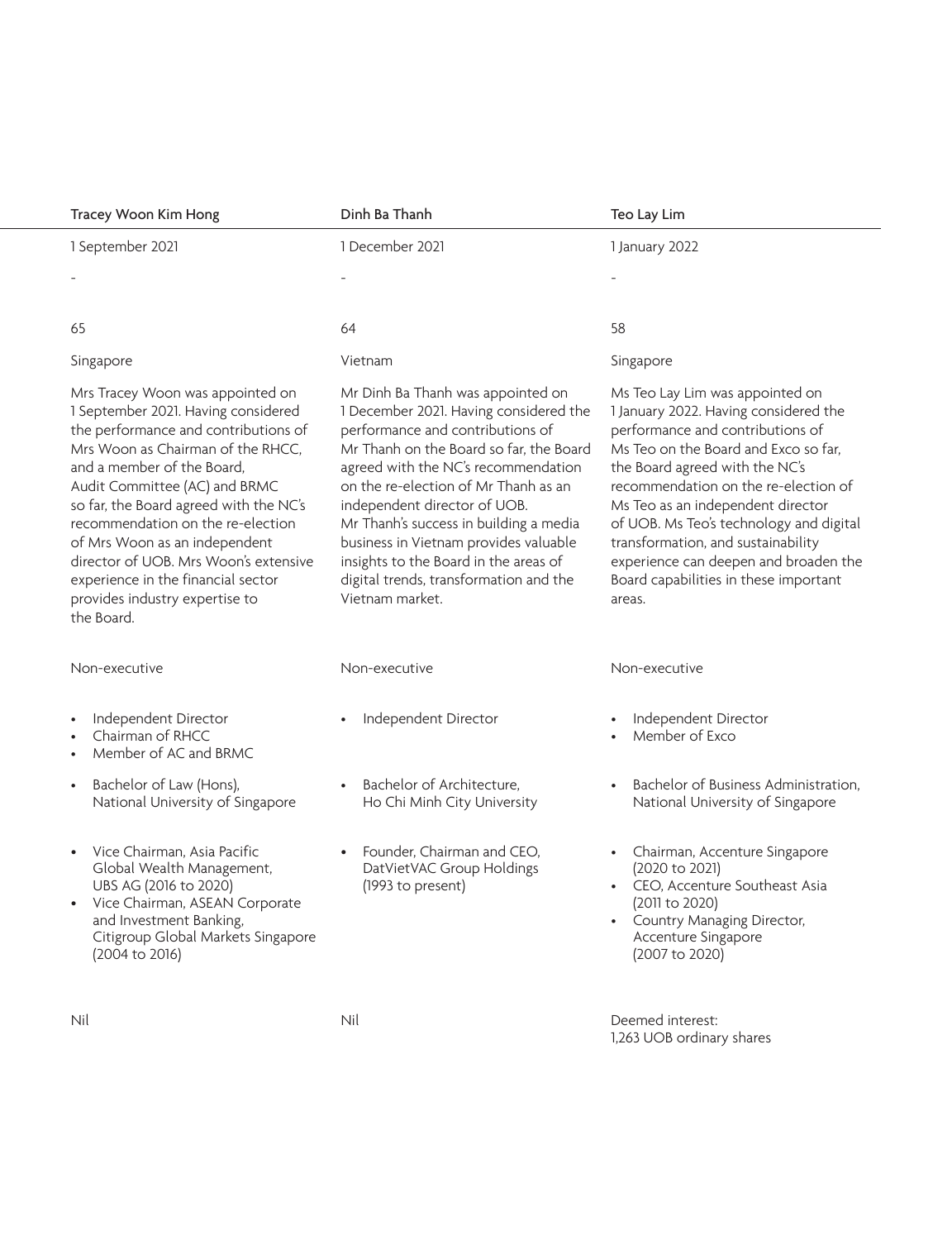| Name of Director                                                                                                                                                                                  | Michael Lien Jown Leam                                                                                                                                                                                                             | Wee Ee Lim                                                                                                                                                                                                                                                      |
|---------------------------------------------------------------------------------------------------------------------------------------------------------------------------------------------------|------------------------------------------------------------------------------------------------------------------------------------------------------------------------------------------------------------------------------------|-----------------------------------------------------------------------------------------------------------------------------------------------------------------------------------------------------------------------------------------------------------------|
| Any relationship (including immediate<br>family relationships) with any existing<br>director, existing executive officer,<br>the issuer and/or substantial<br>shareholder of the listed issuer or | Mr Michael Lien Jown Leam is the<br>Executive Chairman of Wah Hin and<br>Company, a substantial shareholder<br>of UOB.                                                                                                             | Mr Wee Ee Lim is the son of<br>Dr Wee Cho Yaw, and brother of<br>Mr Wee Ee Cheong and Mr Wee<br>Ee Chao. Mr Wee Ee Cheong is the<br>Deputy Chairman and CEO of UOB.                                                                                             |
| any of its principal subsidiaries                                                                                                                                                                 |                                                                                                                                                                                                                                    | Dr Wee Cho Yaw, Mr Wee Ee Cheong,<br>Mr Wee Ee Chao and Mr Wee Ee Lim<br>are substantial shareholders of UOB.                                                                                                                                                   |
| Conflict of interest<br>(including any competing business)                                                                                                                                        | Nil                                                                                                                                                                                                                                | Nil                                                                                                                                                                                                                                                             |
| Undertaking (in the format set out in<br>Appendix 7.7) under Rule 720(1) has been<br>submitted to the listed issuer                                                                               | Yes                                                                                                                                                                                                                                | Yes                                                                                                                                                                                                                                                             |
| Other Principal Commitments <sup>1</sup><br>including Directorships                                                                                                                               |                                                                                                                                                                                                                                    |                                                                                                                                                                                                                                                                 |
| a) Past (for the last five years)                                                                                                                                                                 | • National University of Singapore<br>(Trustee)<br>• Temasek Holdings (Director)                                                                                                                                                   | Nil                                                                                                                                                                                                                                                             |
| b) Present                                                                                                                                                                                        | Principal Commitments and<br>Directorships in listed companies<br>• Wah Hin and Company<br>(Executive Chairman)<br>• Sandstone Capital (Director and<br>Chief Investment Officer)<br>• Leap Philanthropy<br>(Founder and Chairman) | Principal Commitments and<br>Directorships in listed companies<br>• Haw Par Corporation<br>(President & Chief Executive Officer<br>and Executive Director)<br>• UOL Group (Deputy Chairman)<br>• Singapore Land Group (Director)<br>• Wee Foundation (Director) |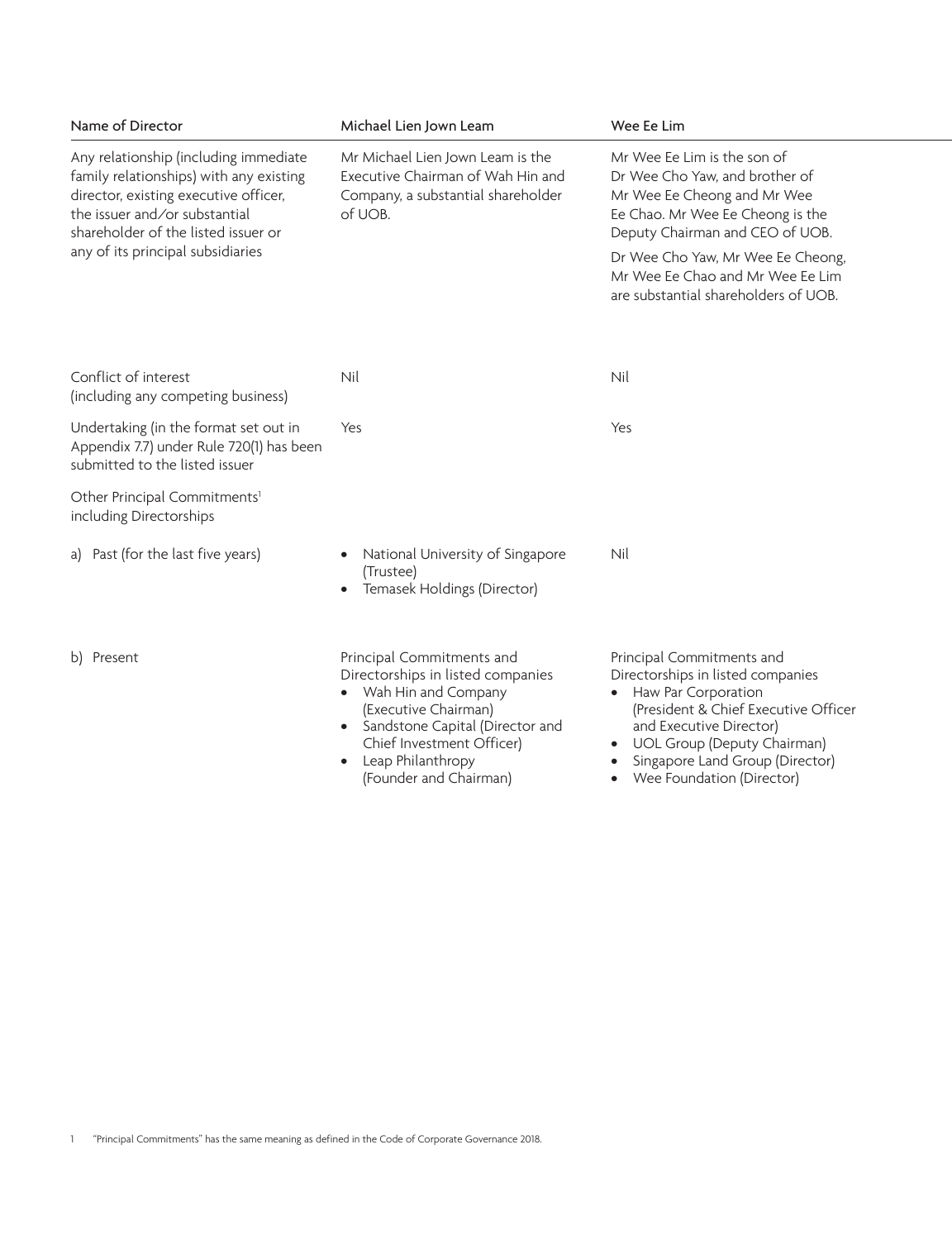| Tracey Woon Kim Hong                                                                                                                                                                                                                                                                                                                                                                                                 | Dinh Ba Thanh                                                                                                                                                                                                                                                                                                       | Teo Lay Lim                                                                                                                                                                                                                                                                                                                                                                                                                                                              |
|----------------------------------------------------------------------------------------------------------------------------------------------------------------------------------------------------------------------------------------------------------------------------------------------------------------------------------------------------------------------------------------------------------------------|---------------------------------------------------------------------------------------------------------------------------------------------------------------------------------------------------------------------------------------------------------------------------------------------------------------------|--------------------------------------------------------------------------------------------------------------------------------------------------------------------------------------------------------------------------------------------------------------------------------------------------------------------------------------------------------------------------------------------------------------------------------------------------------------------------|
| Nil                                                                                                                                                                                                                                                                                                                                                                                                                  | Nil                                                                                                                                                                                                                                                                                                                 | Nil                                                                                                                                                                                                                                                                                                                                                                                                                                                                      |
| Nil                                                                                                                                                                                                                                                                                                                                                                                                                  | Nil                                                                                                                                                                                                                                                                                                                 | Nil                                                                                                                                                                                                                                                                                                                                                                                                                                                                      |
| Yes                                                                                                                                                                                                                                                                                                                                                                                                                  | Yes                                                                                                                                                                                                                                                                                                                 | Yes                                                                                                                                                                                                                                                                                                                                                                                                                                                                      |
| • Asia Pacific Global Wealth<br>Management, UBS AG<br>(Vice Chairman)                                                                                                                                                                                                                                                                                                                                                | Nil                                                                                                                                                                                                                                                                                                                 | • Accenture Singapore (Chairman)<br>• Accenture Singapore<br>(Country Managing Director)<br>• Accenture Southeast Asia<br>(Chief Executive Officer)                                                                                                                                                                                                                                                                                                                      |
| Principal Commitments and<br>Directorships in listed companies<br>• GIC - Investment Board (Member)<br>• MOH Holdings<br>- Investment Committee (Member)<br>• National University Health System<br>(Director)<br>• Securities Industry Council<br>(Member)<br>• Singapore Exchange<br>- Listing Advisory Committee<br>(Member)<br>• Singapore Press Holdings (Director)<br>• Singapore Red Cross<br>(Council Member) | Principal Commitments and<br>Directorships in listed companies<br>• DatVietVAC Group Holdings<br>(Chairman and CEO)<br>• DatVietVAC Media Entertainment<br>Group (Chairman and CEO)<br>• Eastspring Investments<br>Vietnam Navigator Fund -<br>Representative Board (Chairman)<br>• Asia Business Council (Trustee) | Principal Commitments and<br>Directorships in listed companies<br>• SPH Media Holdings<br>(Deputy Chairman and<br>Chief Executive Officer)<br>• SPH Media (Director and<br>Chief Executive Officer)<br>• SPH Media Trust (Director)<br>• Singapore Accountancy Commission<br>(Director)<br>• Polytechnics and ITE Quality<br>Assurance Framework External<br>Review Panel (Chairperson)<br>• Future Economy Council<br>Modern Services Sub-committee<br>(Co-chairperson) |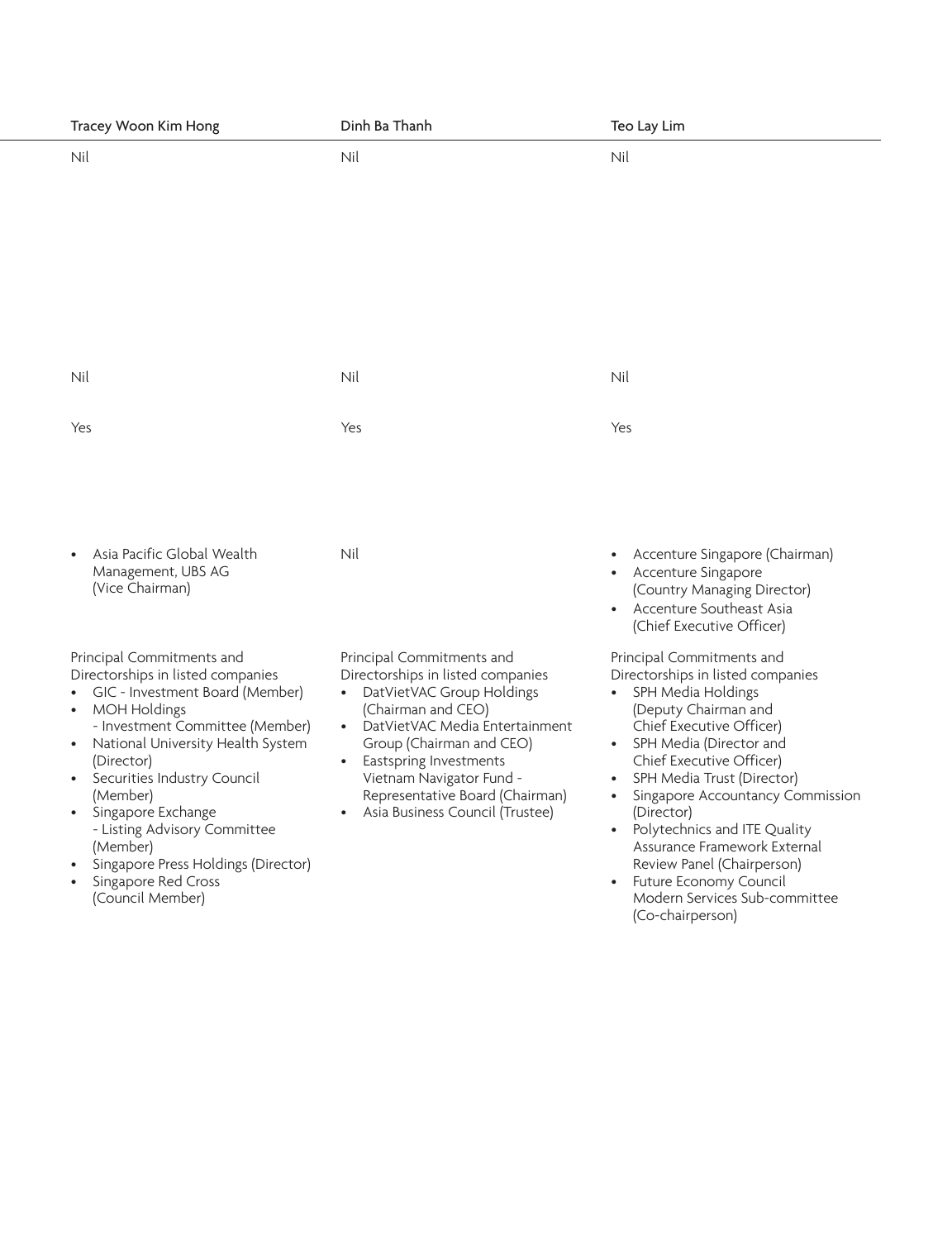Information required

Disclose the following matters concerning an appointment of director, chief executive officer, chief financial officer, chief operating officer, general manager or other officer of equivalent rank. If the answer to any question is "yes", full details must be given.

- (a) Whether at any time during the last 10 years, an application or a petition under any bankruptcy law of any jurisdiction was filed against him or against a partnership of which he was a partner at the time when he was a partner or at any time within 2 years from the date he ceased to be a partner? No No No No No
- (b) Whether at any time during the last 10 years, an application or a petition under any law of any jurisdiction was filed against an entity (not being a partnership) of which he was a director or an equivalent person or a key executive, at the time when he was a director or an equivalent person or a key executive of that entity or at any time within 2 years from the date he ceased to be a director or an equivalent person or a key executive of that entity, for the winding up or dissolution of that entity or, where that entity is the trustee of a business trust, that business trust, on the ground of insolvency? No No No No No
- (c) Whether there is any unsatisfied judgement against him? No No No No No
- (d) Whether he has ever been convicted of any offence, in Singapore or elsewhere, involving fraud or dishonesty which is punishable with imprisonment, or has been the subject of any criminal proceedings (including any pending criminal proceedings of which he is aware) for such purpose? No No No No No
- (e) Whether he has ever been convicted of any offence, in Singapore or elsewhere, involving a breach of any law or regulatory requirement that relates to the securities or futures industry in Singapore or elsewhere, or has been the subject of any criminal proceedings (including any pending criminal proceedings of which he is aware) for such breach? No No No No No
- (f) Whether at any time during the last 10 years, judgement has been entered against him in any civil proceedings in Singapore or elsewhere involving a breach of any law or regulatory requirement that relates to the securities or futures industry in Singapore or elsewhere, or a finding of fraud, misrepresentation or dishonesty on his part, or he has been the subject of any civil proceedings (including any pending civil proceedings of which he is aware) involving an allegation of fraud, misrepresentation or dishonesty on his part? No No No No No
- (g) Whether he has ever been convicted in Singapore or elsewhere of any offence in connection with the formation or management of any entity or business trust? No No No No No
- (h) Whether he has ever been disqualified from acting as a director or an equivalent person of any entity (including the trustee of a business trust), or from taking part directly or indirectly in the management of any entity or business trust? No No No No No
- (i) Whether he has ever been the subject of any order, judgement or ruling of any court, tribunal or governmental body, permanently or temporarily enjoining him from engaging in any type of business practice or activity? No No No No No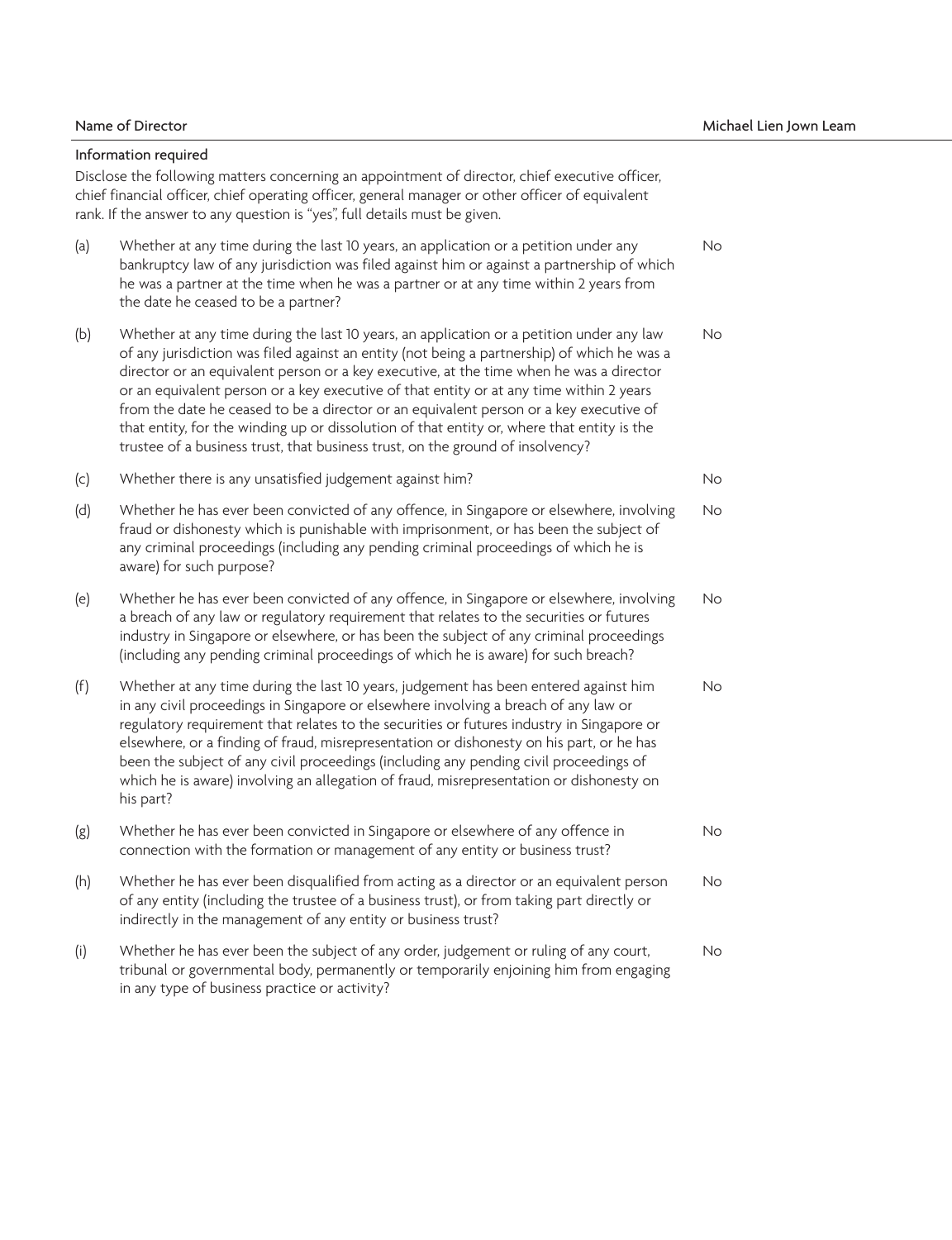| Wee Ee Lim | Tracey Woon Kim Hong | Dinh Ba Thanh | Teo Lay Lim |
|------------|----------------------|---------------|-------------|
|            |                      |               |             |
|            |                      |               |             |
|            |                      |               |             |
| No         | No                   | No            | No          |
|            |                      |               |             |
| No         | No                   | No            | No          |
|            |                      |               |             |
|            |                      |               |             |
|            |                      |               |             |
|            |                      |               |             |
| No         | No                   | No            | No          |
| No         | No                   | No            | No          |
|            |                      |               |             |
|            |                      |               |             |
| No         | No                   | No            | No          |
|            |                      |               |             |
| No         | No                   | No            | No          |
|            |                      |               |             |
|            |                      |               |             |
|            |                      |               |             |
|            |                      |               |             |
| No         | No                   | No            | No          |
| No         | No                   | No            | No          |
|            |                      |               |             |
|            |                      |               |             |
| No         | No                   | No            | No          |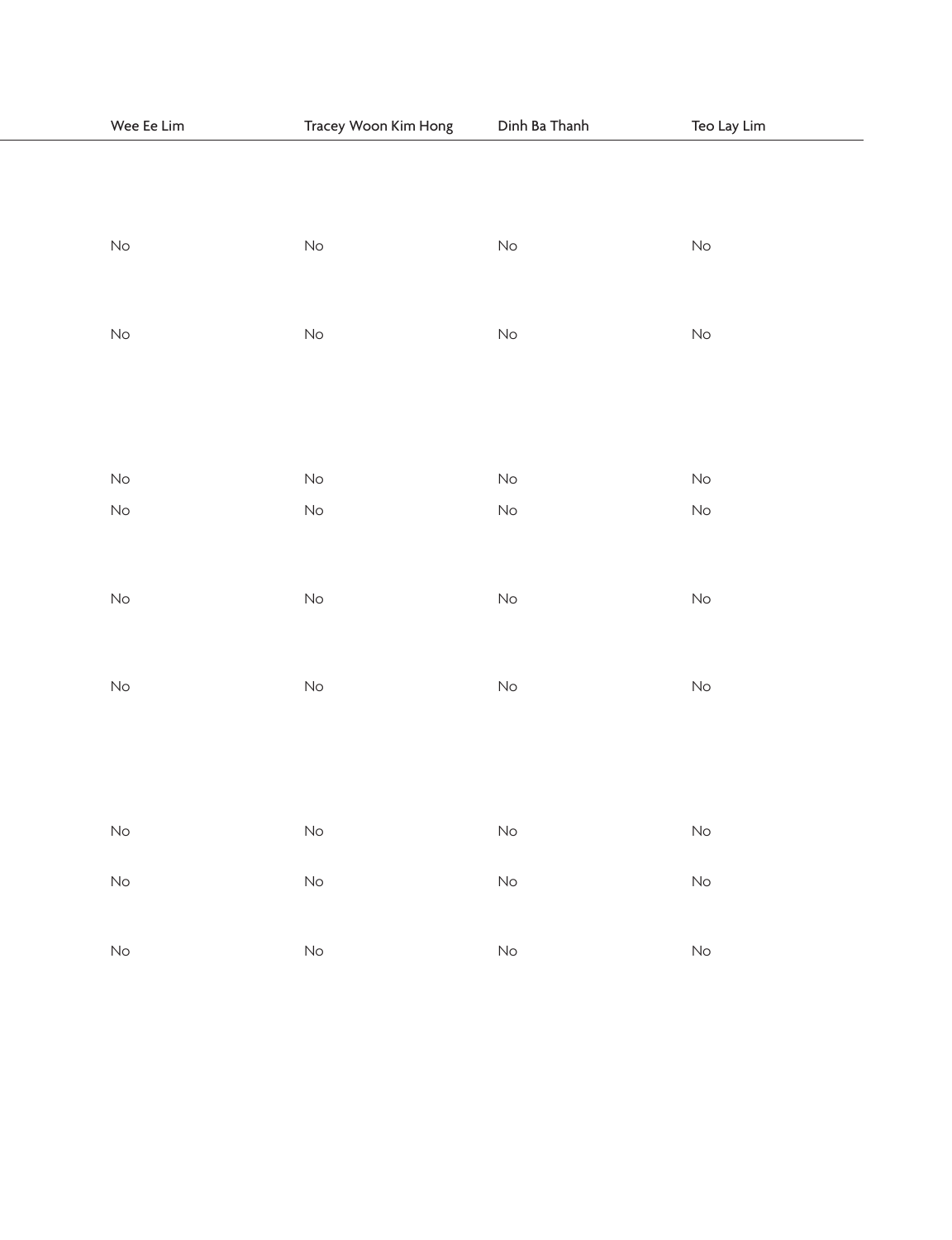|     | Name of Director |                                                                                                                                                                                                                                                                                                                                     | Michael Lien Jown Leam |
|-----|------------------|-------------------------------------------------------------------------------------------------------------------------------------------------------------------------------------------------------------------------------------------------------------------------------------------------------------------------------------|------------------------|
|     |                  | Whether he has ever, to his knowledge, been concerned with the management or<br>conduct, in Singapore or elsewhere, of the affairs of:                                                                                                                                                                                              |                        |
|     |                  | any corporation which has been investigated for a breach of any law or regulatory<br>requirement governing corporations in Singapore or elsewhere; or                                                                                                                                                                               | No.                    |
|     | (ii)             | any entity (not being a corporation) which has been investigated for a breach<br>of any law or regulatory requirement governing such entities in Singapore or<br>elsewhere:                                                                                                                                                         | No                     |
|     | (iii)            | any business trust which has been investigated for a breach of any law or<br>regulatory requirement governing business trusts in Singapore or elsewhere; or                                                                                                                                                                         | <b>No</b>              |
|     | (iv)             | any entity or business trust which has been investigated for a breach of any law<br>or regulatory requirement that relates to the securities or futures industry in<br>Singapore or elsewhere, in connection with any matter occurring or arising during<br>that period when he was so concerned with the entity or business trust? | <b>No</b>              |
| (k) |                  | Whether he has been the subject of any current or past investigation or disciplinary<br>proceedings, or has been reprimanded or issued any warning, by the Monetary Authority<br>of Singapore or any other regulatory authority, exchange, professional body or<br>government agency, whether in Singapore or elsewhere?            | <b>No</b>              |